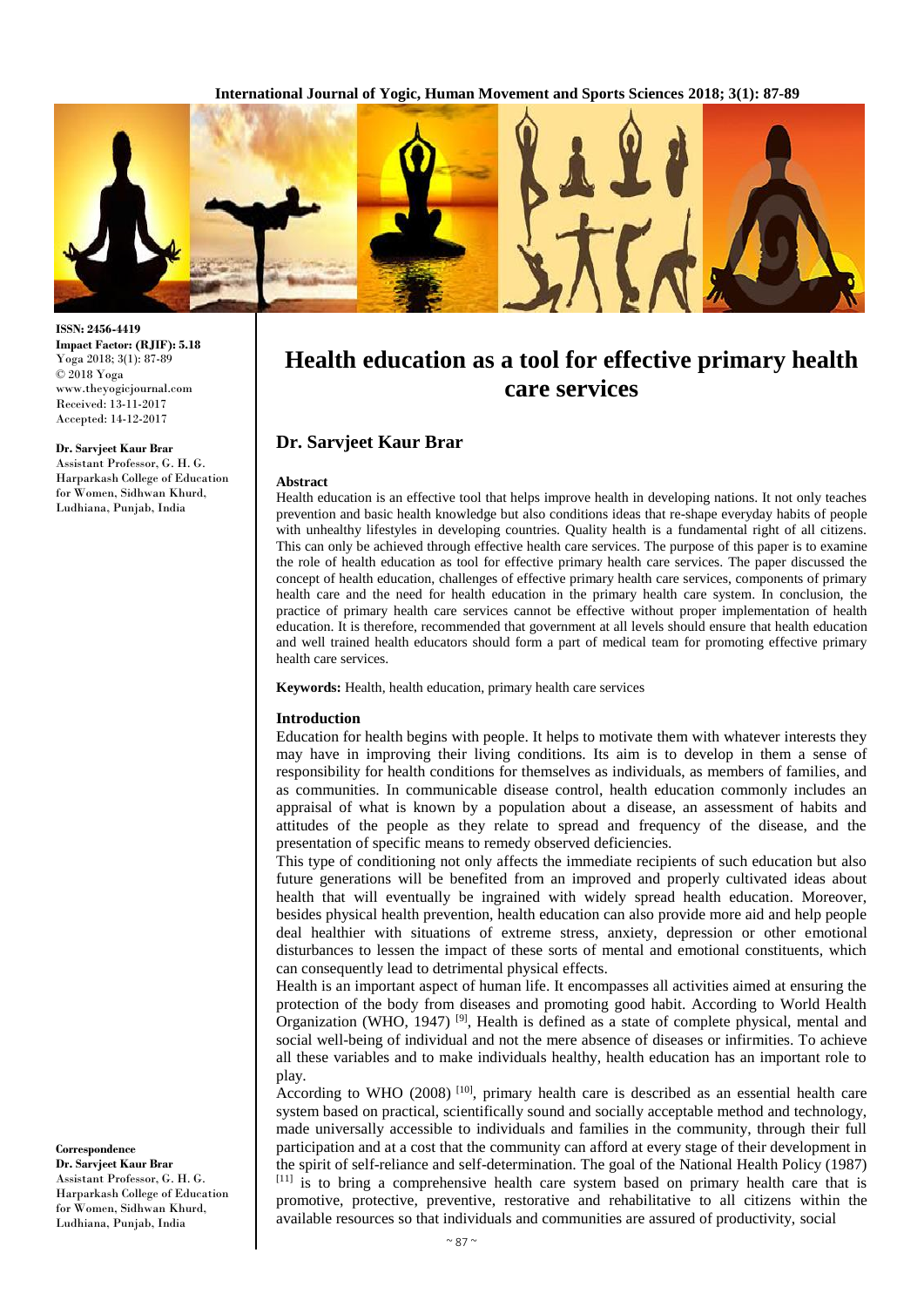well-being and enjoyment of living. The health services, based on Primary Health Care among other things are education concerning prevailing health problems and the methods of preventing and controlling them, promotion of food supply and proper nutrition, maternal and child care, including family planning, immunization against the major infectious diseases, prevention and control of locally endemic and epidemic diseases and provision of essential drugs and supplies (Adeyemo, 2005)<sup>[3]</sup>.

# **Concept of Health Education**

Health Education plays a crucial role in the development of healthy, inclusive and equitable social, psychological and physical environment. It reflects current best practice, using an empowering, multi-dimensional, multi professional approach which relates to all setting, organizations, including the community, schools, health services and the workplace (Gordon, 2008)<sup>[12]</sup>. Health Education helps to provide health knowledge, enhance wellness behaviours, promote health situations, facilitate healthful relationship and enables community members make responsible decisions. The Joint Committee on Health Education and Promotion Terminology (2001) [13] defined Health Education as any combination of planned learning experiences based on sound theories that provide individuals, groups, and communities the opportunity to acquire information and the skills needed to make quality health decisions.

Health Education at the Primary Health Care (PHC) level help to address issues related to disease prevention; consumer health, environmental, emotional, sexual health, first aid, safety and disaster preparedness, substance abuse prevention, human.

### **Challenges of Effective Primary Health Care Service**

The government is committed to quality and accessible public health services through provision of primary health care in rural areas as well as provision of preventive and curative services. PHC is provided by local government authority through health centers and health posts and they are staffed by nurses, midwives, community health officers, health technicians, community health extension workers and with physicians.

Other challenges facing effective primary health care services are lack of health education in the rural communities, poor facilities and equipment such as bad or inadequate vehicles for transporting the health workers for immunization services, inadequate finances for day to day running of PHC services because most of the internally generated revenue of local government is meager and insufficient for effective PHC services (Adeyemo, 2005)<sup>[3]</sup>.

#### **Components of Primary Health Care**

The essential components of primary health care observed by WHO (1987) are; health education concerning, prevailing health problems and the methods of preventing and controlling them; promotion of food supply and proper nutrition; adequate supply of safe water and basic sanitation; maternal and child health care, including, family planning; immunization against major infectious diseases, prevention and control of local endemic and epidemic diseases, appropriate treatment of common diseases and injuries; and provision of essential drugs and supplies.

# **Health Education as a Tool for Effective PHC Service**

Health education is the process of persuading people to accept measures which will improve their health and to reject those

that will have an adverse effect. Therefore, the purpose of this paper is to examine the influence of health education on effective primary health care services.

Government and other stakeholders on health has made tremendous efforts in improving the life and health of its citizens by creating health facilities such as provision of portable water supply, good sanitary and waste disposal, good roads network and provision of primary health services which are mostly equipped with health personnel such as physicians, nurses, lab attendant, nutritionist. All these provisions are more effective in the urban areas than its rural counterpart as a result of health education provided via audio, visual and audio visual media which makes the urban dwellers to have more information about the usefulness of these facilities.

## **Role of Health Education in Primary Health Care Services**

Health education plays the following vital roles in the implementation of primary health care components. Johnson (2010) [4] , identified the roles as; immunization, maternity services, child health, communicable diseases control, environmental health, nutrition, school health services, first aid services, drug education, accident prevention and emergency services, aid family life education.

## **Recommendations**

Having identified the importance of health education as a tool for effective PHC system, the following recommendations are suggested;

- 1. Government at all levels should ensure that health education and well trained health educators should form part of the medical team in the PHC centers
- 2. There is the need for maintenance of minimum health standard, improved housing condition, adequate potable water supply, environmental sanitation and food supply for the sustenance of good health condition.
- 3. Health education should be provided for the community members so as to make informed health decisions and also ways of preventing communicable disease.

# **Contribution to knowledge**

In line with the theme of the International Conference this paper will contribute to knowledge in the following capacities.

- 1. It improves the health of the community dwellers and alleviate their poverty by educating them on the usefulness of PHC giving a sound mind in a sound body and health serves as an integral part of overall development.
- 2. It gives priority to improved living condition of the people beyond the present poverty level, so as to enhance better healthy living.
- 3. All the various components of primary health care services can only succeed if they are widely accepted by the individual and the community. Health education is of more significant tool in primary health care services because individual behaviour now has a greater effect on his health. (Brian, 2008)<sup>[5]</sup>.

In India, the methods of disseminating health education to the people can be described as still very low especially to the mostly affected areas which are the rural areas where there are poor electric supplies and make it difficult to listen or watch health information on electronic media.

The role of health education is to convince the community and individuals of the importance of health and services